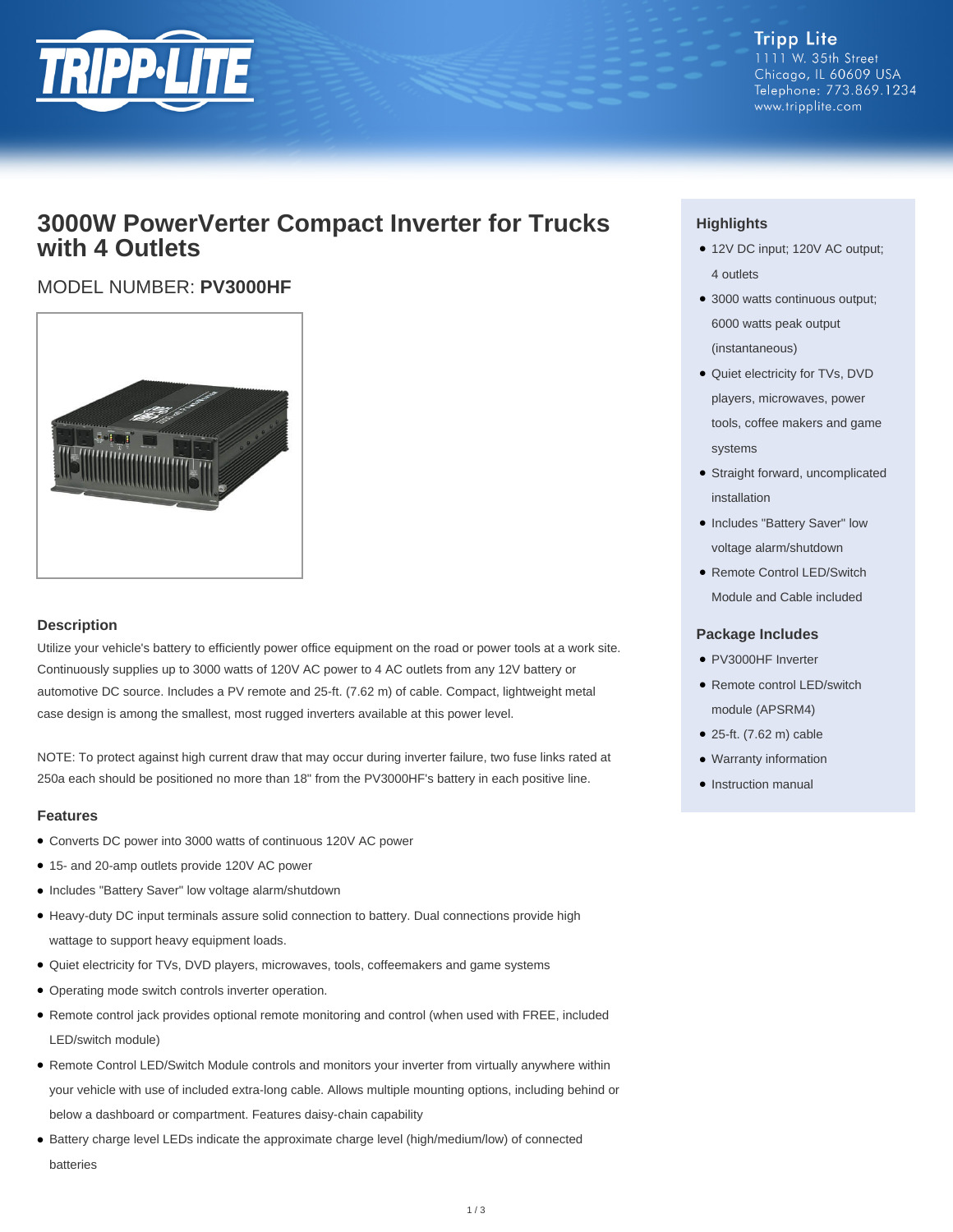

- Connected load level LEDs indicate the approximate wattage load level (high/medium/low) of connected equipment
- Sturdy extruded aluminum case stands up to the toughest work environments
- Battery conservation charge dial conserves battery power by setting the low-load level at which the inverter automatically shuts off
- Cooling fans provide cooler operation, lengthening inverter service life
- Circuit breakers guard the inverter against potentially damaging equipment overload
- Mounting flanges provide safe, fixed installation
- Grooved cooling surface provides additional surface area for more efficient cooling
- Grounding lug connects to vehicle ground

# **Specifications**

| <b>OVERVIEW</b>                        |                                                                                                                                                                                                                                                                                       |
|----------------------------------------|---------------------------------------------------------------------------------------------------------------------------------------------------------------------------------------------------------------------------------------------------------------------------------------|
| <b>UPC Code</b>                        | 037332117519                                                                                                                                                                                                                                                                          |
| <b>INPUT</b>                           |                                                                                                                                                                                                                                                                                       |
| Recommended Electrical Service         | Requires 12VDC input source capable of delivering 286A for the required duration (when used at full capacity). For<br>automotive applications, professional hardwire installation with 500A battery system fusing is recommended.                                                     |
| Maximum Input Amps / Watts             | Full continuous load - 286A at 12VDC, No load - 2.6A at 12VDC, Shutdown / load sense mode - less than 500<br>milliamps                                                                                                                                                                |
| <b>Input Connection Type</b>           | DC INPUT: Set of 4 DC bolt-down terminals (2 red / 2 black). AC INPUT: hardwire                                                                                                                                                                                                       |
| Input Cord Length Details              | User supplies cabling. Minimum gauges for full load operation: 0 (10 ft max), 00 or 2/0 (13 ft max), Twin 00 using 4<br>conductors (26 ft)                                                                                                                                            |
| Voltage Compatibility (VDC)            | 12                                                                                                                                                                                                                                                                                    |
| <b>OUTPUT</b>                          |                                                                                                                                                                                                                                                                                       |
| <b>Frequency Compatibility</b>         | 60 Hz                                                                                                                                                                                                                                                                                 |
| <b>Pure Sine Wave Output</b>           | No.                                                                                                                                                                                                                                                                                   |
| Output (Watts)                         | 3000                                                                                                                                                                                                                                                                                  |
| Nominal Output Voltage(s)<br>Supported | 120V                                                                                                                                                                                                                                                                                  |
| <b>Output Receptacles</b>              | (2) 5-15R; (2) 5-15/20R                                                                                                                                                                                                                                                               |
| Continuous Output Capacity (Watts)     | 3000                                                                                                                                                                                                                                                                                  |
| Peak Output Capacity (Watts)           | 6000                                                                                                                                                                                                                                                                                  |
| <b>Output Voltage Regulation</b>       | Maintains PWM sine wave output voltage of 115 VAC (+/- 8 VAC)                                                                                                                                                                                                                         |
| <b>Output Frequency Requlation</b>     | 60 Hz (+/- 3 Hz)                                                                                                                                                                                                                                                                      |
| <b>Overload Protection</b>             | Automatic overload protection shuts down inverter system in the event of overloads. Output is protected by 2 built-in<br>20A circuit breakers (each controlling power to 2 outlets). Inverter and electrical system are further protected via set<br>of 6 40A automotive input fuses. |